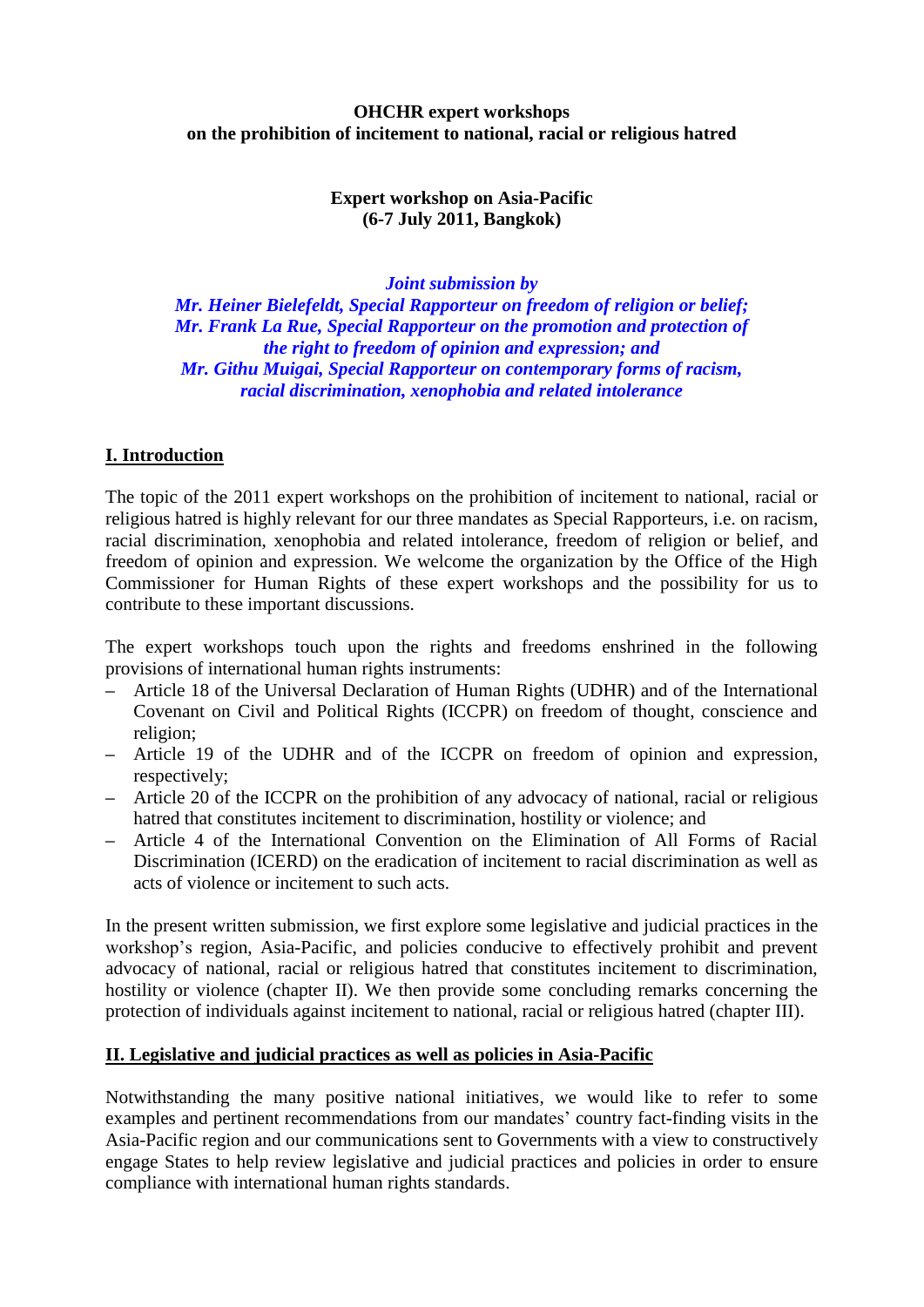#### **1. Legislative practices**

In his Human Rights Council report on **Singapore**<sup>1</sup> , the Special Rapporteur on racism referred to several domestic legislative provisions which address the promotion of feelings of "enmity", "ill-will" or "hostility" between members of the different ethnic groups in Singapore. In this context, section 298A of the Penal Code<sup>2</sup>, section 4 of the Undesirable Publications Act<sup>3</sup> and section 7 of the Public Order  $Act<sup>4</sup>$  appear to be aimed at framing and limiting any public debate or discourse on issues that are regarded as highly sensitive. The Special Rapporteur stated that, in view of Singapore's historical legacy, the concerns of the authorities with regard to communal tensions are understandable. However, the Special Rapporteur emphasized that it is absolutely necessary in a free society that restrictions on public debate or discourse and the protection of racial harmony are not implemented at the detriment of human rights, such as freedom of expression and freedom of assembly. During his mission, many interlocutors assured the Special Rapporteur that the Singaporean society had evolved substantially from the days of the violent confrontations 45 years ago, and that it was now able to hold open public debate on a sensitive issue like ethnicity in a dispassionate and fruitful manner. The Special Rapporteur therefore recommended that the Government remove legislative provisions preventing all individuals living in Singapore from holding open public debate on matters related to ethnicity, so that they may share their views, identify potential issues of discomfort and above all, work together to find solutions.

In his Human Rights Council report on the **Republic of Korea**,<sup>5</sup> the Special Rapporteur on freedom of expression noted that the United Nations Human Rights Committee has on several occasions expressed concerns regarding the National Security Act of the Republic of Korea. Its article 7 provides that anyone who praises, incites, or propagates the activities of an anti-Government organization, a member thereof or of the person who has received an order from it, or who acts in concert with it, with the knowledge of the fact that it may endanger the existence and security of the State or democratic fundamental order, shall be punished by imprisonment of up to seven years. The Special Rapporteur reiterated his predecessor"s analysis in a previous report<sup>6</sup> that only in exceptional cases can a nation's security be directly threatened by a person"s exercise of the right to freedom of expression. Such a threat would require, at the very least, the clear establishment of the person"s ability and intention to cause the taking of actions directly threatening national security, in particular by propagating or inciting the use of violence. Given the vagueness of article 7 of the National Security Act and its impact in inhibiting discussions and exchange of views on matters of public interest, the Special Rapporteur encouraged the Government of the Republic of Korea to abolish this provision.

<sup>&</sup>lt;sup>1</sup> See A/HRC/17/40/Add.2, paras. 26-28 and 62.

<sup>&</sup>lt;sup>2</sup> Section 298A of the Penal Code of Singapore: "Whoever (a) by words, either spoken or written, or by signs or by visible representations or otherwise, knowingly promotes or attempts to promote, on grounds of religion or race, disharmony or feelings of enmity, hatred or ill-will between different religious or racial groups; or (b) commits any act which he knows is prejudicial to the maintenance of harmony between different religious or racial groups and which disturbs or is likely to disturb the public tranquillity, shall be punished with imprisonment for a term which may extend to 3 years, or with fine, or with both".

<sup>&</sup>lt;sup>3</sup> Section 4 of the Undesirable Publications Act of Singapore: "For the purposes of this Act, a publication is objectionable if, in the opinion of any controller, it […] describes, depicts, expresses or otherwise deals with […] (b) matters of race or religion in such a manner that the availability of the publication is likely to cause feelings of enmity, hatred, ill-will or hostility between different racial or religious groups".

<sup>&</sup>lt;sup>4</sup> Pursuant to section 7 of the Public Order Act of Singapore, the police may refuse to grant a permit for a public assembly or public procession if it has reasonable ground for apprehending that the proposed assembly or procession may "cause feelings of enmity, hatred, ill-will or hostility between different groups in Singapore."

<sup>5</sup> See A/HRC/17/27/Add.2, paras. 66-71.

<sup>6</sup> See E/CN.4/1996/39/Add.1, para. 16.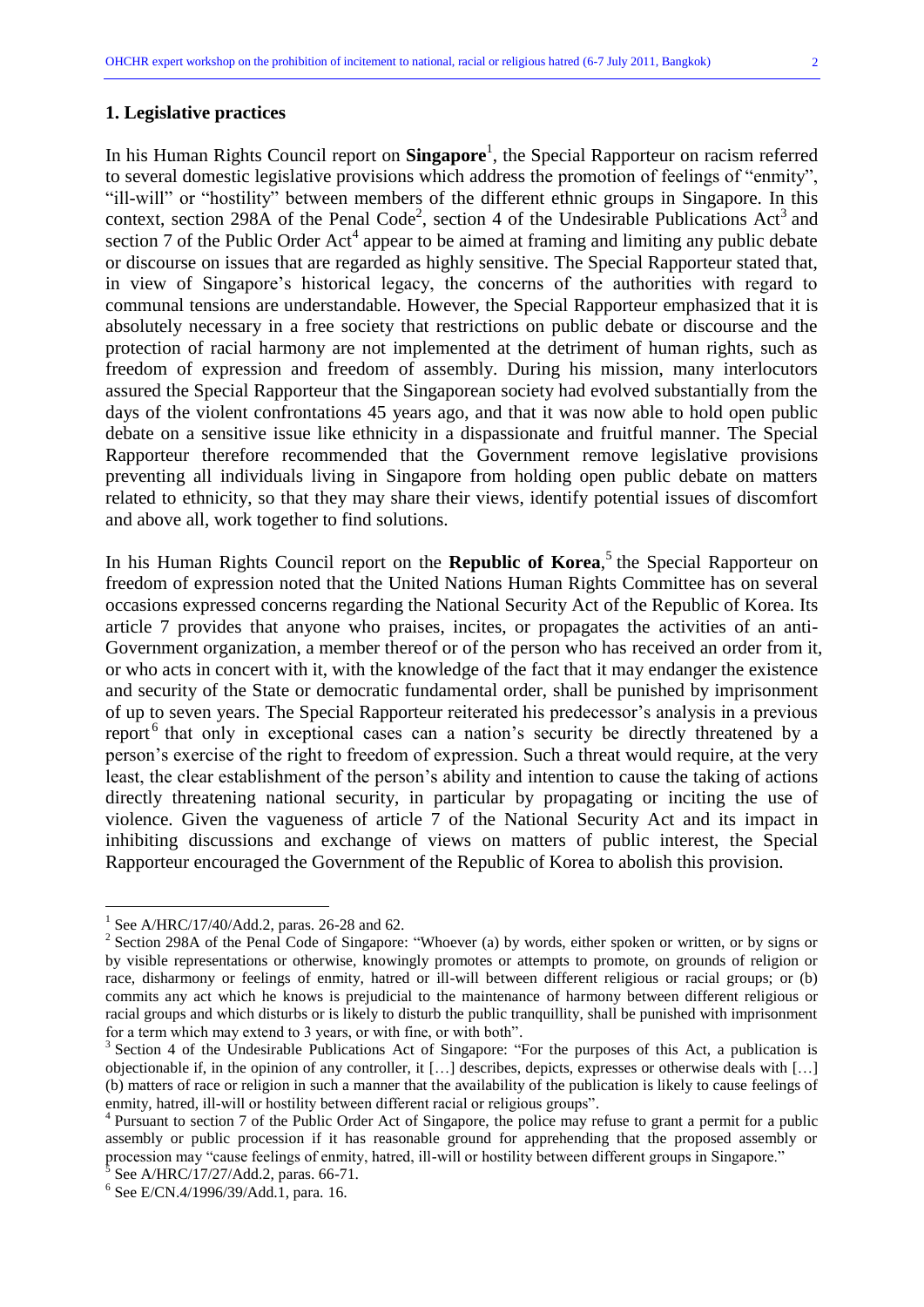In the Human Rights Council report on the Lao People's Democratic Republic,<sup>7</sup> the Special Rapporteur on freedom of religion or belief reiterated that restrictions may not be imposed for discriminatory purposes or applied in a discriminatory manner. The Special Rapporteur noted with concern the low threshold for limitations on the freedom to manifest one"s religion or belief applied by the Lao People"s Democratic Republic by seeking to outlaw "all acts creating division among religions." The Special Rapporteur argued that this domestic concept is highly subjective and could be abused by the State to prohibit religious activities that are protected under international law, such as the teaching and dissemination of religious beliefs or proselytism in general. In this context, the Special Rapporteur was concerned about reports of discriminatory application of article 13 of the Decree No.  $92/PM<sup>8</sup>$  by local authorities to the detriment of religious minorities. While welcoming the ratification in 2009 of the ICCPR by the Lao People"s Democratic Republic, the Special Rapporteur regretted that the Government has felt it necessary to enter a declaration stating that all acts creating division among religions are incompatible with article 18 of the ICCPR. Arguably, the declaration of 25 September 2009 is not in line with the text and spirit of the ICCPR and the Special Rapporteur encouraged the Government to keep its declaration under review and to revisit it in the near future.

In the Human Rights Council report on Tajikistan,<sup>9</sup> the Special Rapporteur on freedom of religion or belief reviewed several domestic provisions against incitement to hatred. For example, article 189 of the Criminal Code establishes penalties with regard to acts intended to incite ethnic, racial, regional or religious enmity. Public calls for violent change to the constitutional order of Tajikistan and the organization of activities of "extremist organizations" are punishable according to article 307 of the Criminal Code. Furthermore, the Extremism Act defines extremism as "the manifestation by legal or physical entities of the expression of extreme forms of actions, calling for destabilization, a change to the constitutional order of the country, seizure of power or appropriation of its authority, the incitement of racial, ethnic, social and religious enmity". Article 3 of the Extremism Act deals with the liability of religious organizations for extremist activities, including propaganda of exclusion, the superiority or inferiority of a citizen on the grounds of his or her relationship to religion, social, racial, ethnic, religious or linguistic affiliation. The Special Rapporteur underlined that the State must ensure that any measure taken to combat acts of terrorism complies with its obligations under international law, in particular international human rights, refugee and humanitarian law. Some anti-terrorism measures could include elements, or have unintended consequences, that undermine the respect for fundamental human rights.

In a communication sent to the Government of **Australia** on 9 July 2009, <sup>10</sup> the Special Rapporteur on racism referred to physical assaults and verbal abuse against international students from India studying in Australia. In its reply dated 28 October 2009,<sup>11</sup> the Government of Australia affirmed its commitment to opposing intolerance and referred to recent legislative amendments, for example to the Sentencing Act in Victoria (requiring judges to take into account hatred for, or prejudice against, a particular group as an aggravating factor when sentencing) and to the Crimes (Sentencing Procedure) Act in New South Wales (providing that motivation by hatred for, or prejudice against, a group – including of people of a particular racial or ethnic origin – may be taken into account as an aggravating factor in sentencing).

 $^7$  See A/HRC/13/40/Add.4, paras. 29 and 67.

<sup>&</sup>lt;sup>8</sup> Pursuant to article 13 of the Decree No. 92/PM for the Management and Protection of Religious Activities, it is punishable to conduct activities inimical to the regime of the Lao People"s Democratic Republic or to create divisions among ethnic groups or religions with a view to disturbing public order.

<sup>9</sup> See A/HRC/7/10/Add.2, paras. 16, 48-49 and 57.

 $10$  See A/HRC/14/43/Add.1, paras. 5-13 and 30.

<sup>&</sup>lt;sup>11</sup> See A/HRC/14/43/Add.1, paras. 14-29.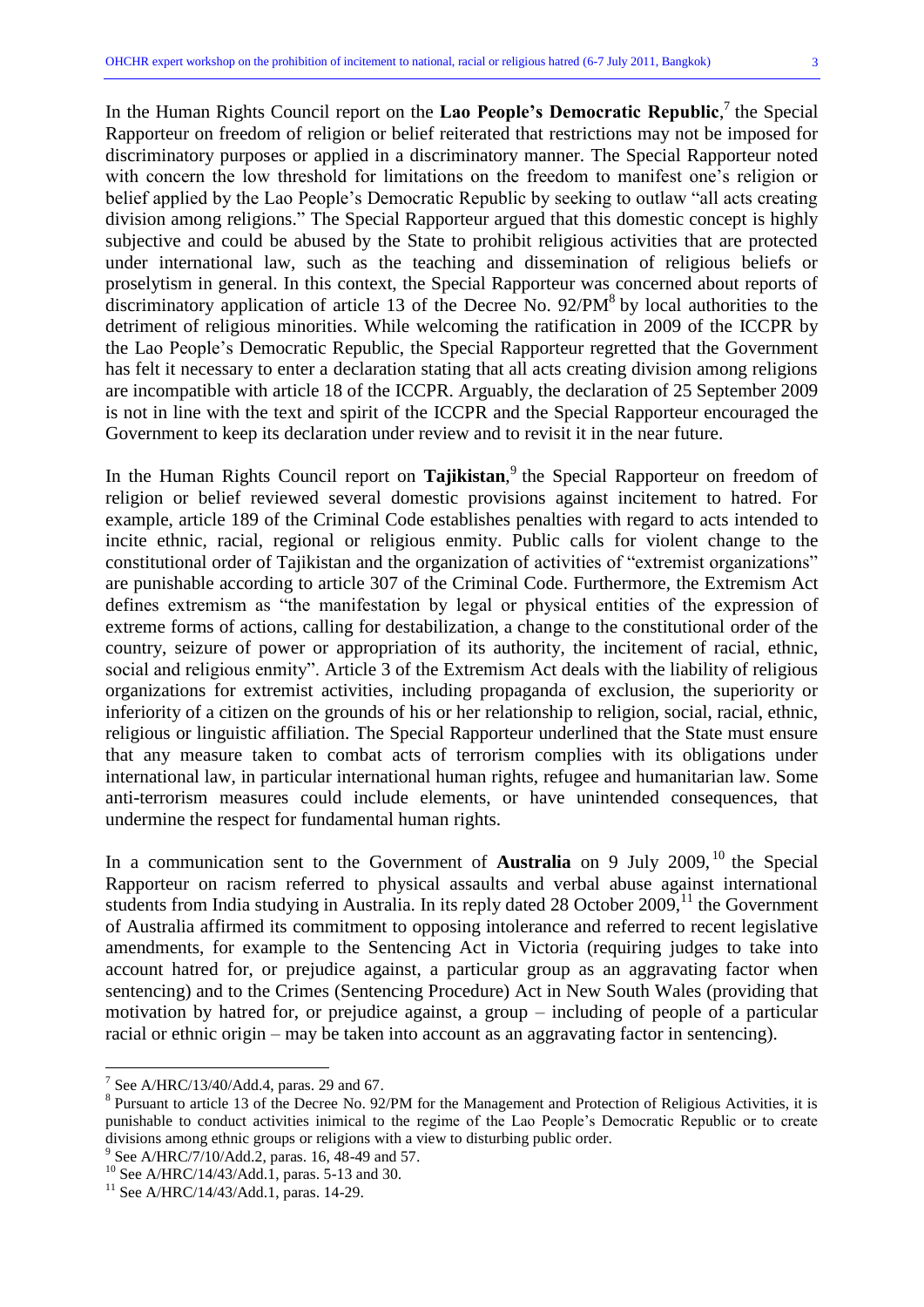In an allegation letter sent to the Government of the **Maldives** on 20 May 2010, <sup>12</sup> the Special Rapporteur on freedom of expression and the Special Rapporteur on freedom of religion or belief voiced their concerns at provisions in the draft "Regulations on protecting religious unity of Maldivian Citizens", which may seriously hamper the manifestation of freedom of religion or belief and stifle any related debate. Article 27 of the draft Regulations would prohibit, for example, "promoting one's own individual opinion on issues that are in disagreement among Islamic scholars", "inciting people to disputes" and "talking about religions other than Islam in the Maldives". Similarly, it would be prohibited to commit any action that may offend Islamic thought (article 32), for Non-Muslims to express their religious beliefs or carry out their religious activities (article 33) and to propagate any religion other than Islam (article 34). In a report on his 2009 country visit to the Maldives,<sup>13</sup> the Special Rapporteur on freedom of expression observed that people are prevented both by legislative provisions and through social pressure from expressing their views about issues relevant to religion or belief and as a result exercise self-censorship. Against this background, the two Special Rapporteurs urged the Government of the Maldives to reconsider the draft Regulations, specifically taking into account the international human rights standards on freedom of religion or belief and freedom of opinion and expression. To this end, they called upon the Government of the Maldives to allow for further debate and revision of the draft Regulations due to concerns that their implementation could have a significant negative impact on human rights in the country.

#### **2. Judicial practices**

We have received a number of reports regarding expressions of incitement to national, racial or religious hatred. Some of the incidents were allegedly not followed up by the local authorities despite that concrete information had been filed by the alleged victims with the police.

For example, in a joint urgent appeal sent on 22 September 2008 to **Pakistan**,<sup>14</sup> the Special Rapporteur on freedom of religion or belief and the Special Rapporteur on freedom of expression brought to the attention of the Government information they had received concerning threats made against members of the Ahmadiyya community. Reportedly, thirtyfour years after the adoption of the law related to the Ahmadiyya community in Pakistan, GEO Television broadcasted a programme on 7 September 2008 that included a panel discussion during which two Maulanas reportedly said that, in reference to the beliefs of the Ahmadiyya community, people who held such beliefs were "Wajb-ul-Qatl" or "liable to death". This phrase was reportedly used repeatedly during the programme. On 8 September 2008, the President of the Ahmadiyya community in Mirpurkhaas was murdered while working in the local hospital and, on the following day, the President of the Ahmadiyya community in Nawab Shah was also killed. The Special Rapporteur on freedom of religion or belief regretted that she had not received a reply from the Government of Pakistan concerning the above mentioned allegations and expressed concerns at the continued violations of freedom of religion or belief suffered by members of the Ahmadiyya community, including through incitement to religious hatred.

In a joint communication sent to the Government of **Saudi Arabia** on 2 February 2010, <sup>15</sup> the Special Rapporteurs were concerned about threats made against members of the Shi"a community. Allegedly, a Government-appointed Imam had delivered a Friday prayer speech in Al-Bourdi mosque in which he called for the elimination of all Shi"a believers in the world,

<sup>&</sup>lt;sup>12</sup> See A/HRC/16/53/Add.1, paras. 227-245 and A/HRC/17/27/Add.1, paras. 1523-1533.

<sup>&</sup>lt;sup>13</sup> See A/HRC/11/4/Add.3, para. 46.

<sup>14</sup> See A/HRC/10/8/Add.1, paras. 166-170.

<sup>&</sup>lt;sup>15</sup> See A/HRC/16/53/Add.1, paras. 362-366.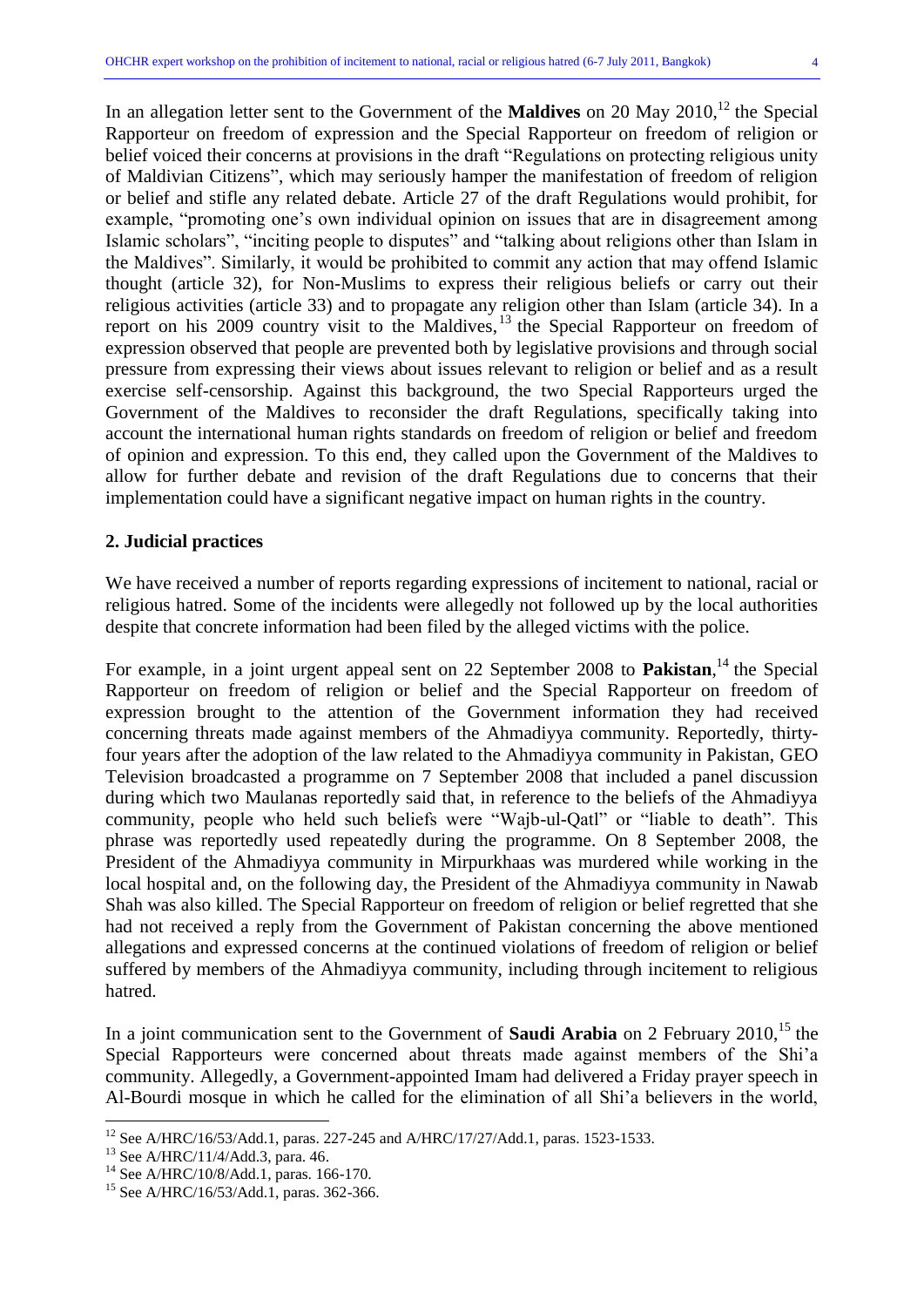including those residing in the Kingdom of Saudi Arabia. Furthermore, he stated that Shi"a believers were not true Muslims, their doctrine was based on blasphemed principles and that they were remnants of an old Persian religion. Furthermore, while wearing a Saudi military uniform, he had reportedly urged the Saudi soldiers in the border area to Yemen to kill all Shia"s they can see in their fight against rebels. Reportedly, the Saudi authorities have not taken any legal action against the Imam, who receives a monthly salary from the Government and delivers speeches on national television and radio. In addition, the Imam"s speeches are available online on Internet websites. The Special Rapporteurs highlighted the principle that the right to freedom of expression carries with it special duties and responsibilities. In this regard, they also referred to Human Rights Council resolution 12/16, in which the Council condemns "any advocacy of national, racial or religious hatred that constitutes incitement to discrimination, hostility or violence, and urges States to take effective measures, consistent with their obligations under international human rights law, to address and combat such incidents."

Intra-religious violence and incitement thereto was also mentioned by the Special Rapporteur on freedom of religion or belief in the Human Rights Council report on **Sri Lanka**. 16 Representatives of a Sufi group in Batticaloa told the Special Rapporteur about the difficulties they had suffered for 25 years. Between 1979 and 1982 their mosque was burned three times, and, in September 2004, Muslim organizations allegedly incited a mob which destroyed the mosque used by 32 Sufi families. The attack went on for seven days and, shortly afterwards, a fatwa was pronounced against their leader, declaring him an infidel. It was subsequently withdrawn under the condition that the Sufi leader would give up teaching Sufism. The Special Rapporteur condemned all acts of religious violence and intolerance that have been committed in Sri Lanka against any religious communities, but also within religious communities. The Special Rapporteur reiterated that the Government of Sri Lanka has to fulfill its positive obligation to protect the right to freedom of religion or belief of all its citizens, irrespective of the religious community to which they belong.

In the Human Rights Council report on **Israel and the Occupied Palestinian Territory**, <sup>17</sup> the Special Rapporteur on freedom of religion or belief was concerned about tendencies towards increased radicalization and serious examples for advocacy of religious hatred that constitutes incitement to discrimination, hostility or violence. The Special Rapporteur referred to examples of recent indictments and judgments in Israel concerning cases of incitement to racism against the Arab population or hate crimes <sup>18</sup> as well as to reported incidents where advocacy of religious hatred or acts of violence by Jewish settlers against Muslims had not been adequately investigated. Furthermore, the Special Rapporteur was worried about reports from the Occupied Palestinian Territory on cases of incitement to religious hatred vis-à-vis Jews, for example a broadcast in March 2007, in which the interviewer from Al-Aqsa TV in Gaza asked the two young children of a Palestinian suicide bomber "how many Jews" their mother had killed and if they wanted to join her in paradise. The Special Rapporteur stressed that – both in the State of Israel and in the Occupied Palestinian Territory – any advocacy of religious hatred that constitutes incitement to discrimination, hostility or violence should be effectively investigated, prosecuted and punished. Similarly, any related violent acts should be investigated in a prompt, transparent and independent manner, the perpetrators should be prosecuted and sentenced, and avenues for redress and protection should be offered to victims.

 $^{16}$  See E/CN.4/2006/5/Add.3, paras. 99 and 112-113.

 $17$  See A/HRC/10/8/Add.2, paras. 55-57 and 84.

<sup>&</sup>lt;sup>18</sup> See Third Periodic Report of the State of Israel concerning the implementation of the International Covenant on Civil and Political Rights, CCPR/C/ISR/3, paras. 337-339.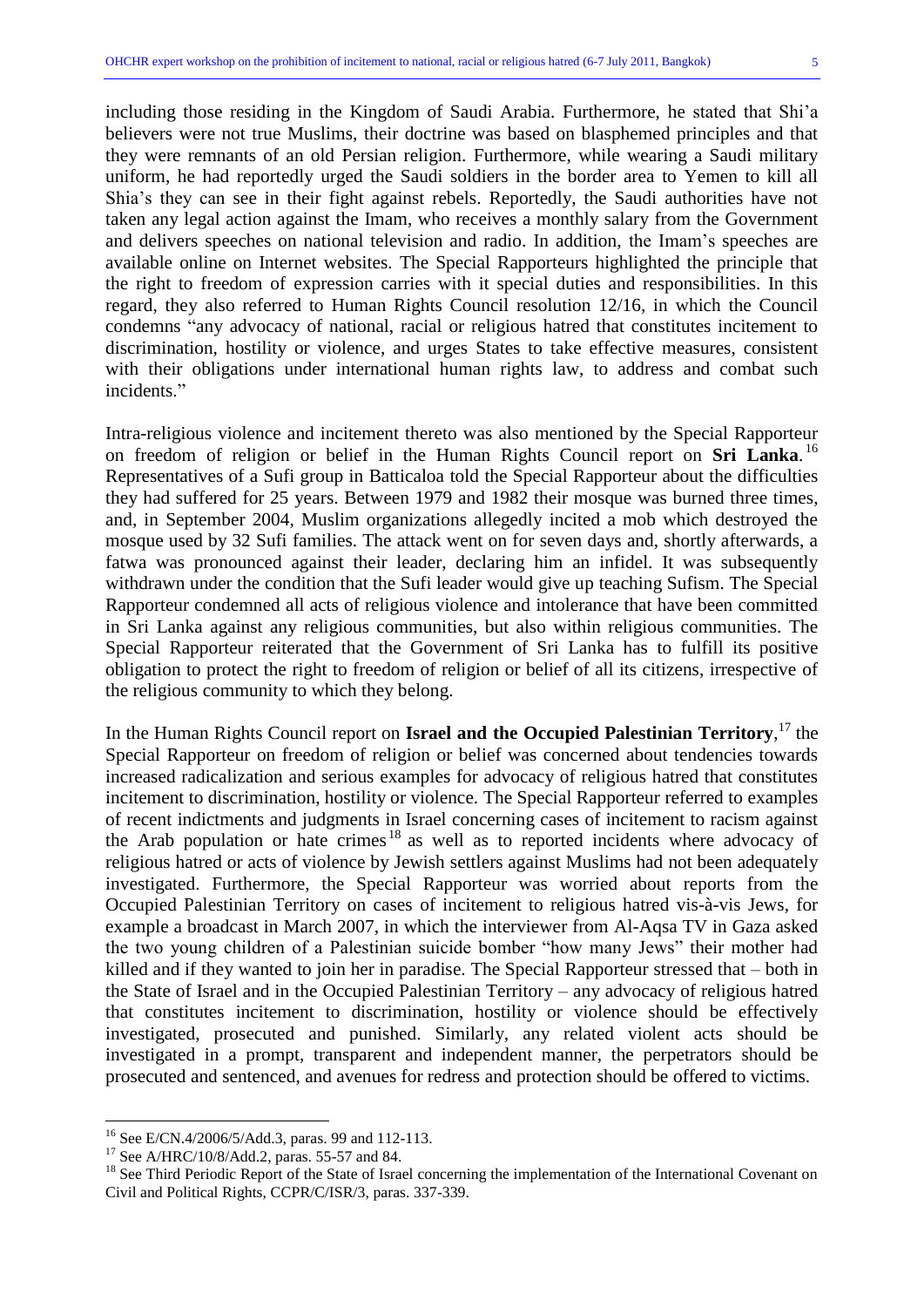We are also worried about the vague formulation of some domestic legal provisions that are designed to combat "incitement to religious unrest", "promoting division between religious believers and non-believers", "inciting to violation", "instigating hatred and disrespect against the ruling regime", "inciting subversion of state power" or to "offences that damage public tranquility":

- **–** *"Incitement to religious unrest":* In a communication sent to the Government of Turkmenistan on 25 July 2007,<sup>19</sup> the Special Rapporteur on freedom of religion or belief referred to the case of a Ukrainian citizen, expelled in 2001 for inciting "religious unrest" for having organized prayer groups and religious meetings for an unregistered Baptist group. After being released with neither money nor food across the border in Kazakhstan he allegedly had no option but to return to Turkmenistan, where he was subsequently sentenced by the Turkmenbashi city court to three years of hard labour for crossing the border illegally.
- **–** *"Promoting division between religious believers and non-believers":* In the report to the Commission on Human Rights concerning his country visit to **Viet Nam**, <sup>20</sup> the Special Rapporteur on freedom of religion or belief criticized that Vietnam"s Penal Code provides for heavy penalties, including life prison terms and death penalty, for particularly vaguely worded offences, e.g. for "attempts to undermine national unity by promoting division between religious believers and non-believers". The Special Rapporteur recommended to bring domestic legislation into conformity with international law, including the ICCPR, and to eliminate the use of vague, imprecise and "catch-all" expressions. However, problems related to the application of vaguely worded offences still seem to be prevalent in Viet Nam. This is illustrated by the Special Rapporteur's communication of 3 February 2010,<sup>21</sup> concerning alleged incitement to violence by the police against a Protestant convert and the interpretation of Ordinance 21/2004/PL-UBTVQH11 which provides that religious activities will be suspended if they "negatively affect the unity of the people or the nation"s fine cultural traditions". In its response of 17 June 2010, the Government of Viet Nam argued that the Protestant convert had demolished the traditional animist places of worship of his family, which incited a dispute on beliefs within the family members and caused violent reactions, including a punch from the father. $^{22}$
- **–** *"Incitement to violation":* The Special Rapporteur on freedom of religion or belief sent a communication to the Government of the **Islamic Republic of Iran** on 30 August 2007,<sup>23</sup> with regard to the trial of the Shi"a cleric Ayatollah Seyed Hossein Kazemeini Boroujerdi, allegedly in relation to his support for freedom of religion and the separation between religion and politics. In its response dated 14 February 2008, the Government indicated that Mr. Boroujerdi had himself committed illegal acts of "incitement to violation", including by openly stating that the Government of Iran was an oppressor and that judges were not competent to try him in court, repeating the claim that the Government had killed his father. In her observations on the case, the Special Rapporteur emphasized that limitations to freedom of expression and freedom of religion or belief are strictly defined in international law, for example in articles 18 (3), 19 (3) and 20 (2) of the ICCPR and in this regard she referred to the report on the OHCHR expert seminar, held in Geneva in October 2008.<sup>24</sup>

<sup>&</sup>lt;sup>19</sup> A/HRC/7/10/Add.1, para. 252.

 $^{20}$  See E/CN.4/1999/58/Add.2, paras. 26-27 and 110.

<sup>&</sup>lt;sup>21</sup> See A/HRC/16/53/Add.1, paras. 432-440.

<sup>22</sup> See A/HRC/16/53/Add.1, paras. 441-447.

<sup>&</sup>lt;sup>23</sup> See A/HRC/7/10/Add.1, paras. 127-129 and A/HRC/10/8/Add.1, paras. 81-85.

<sup>&</sup>lt;sup>24</sup> See A/HRC/10/8/Add.1, para. 85 and A/HRC/10/31/Add.3.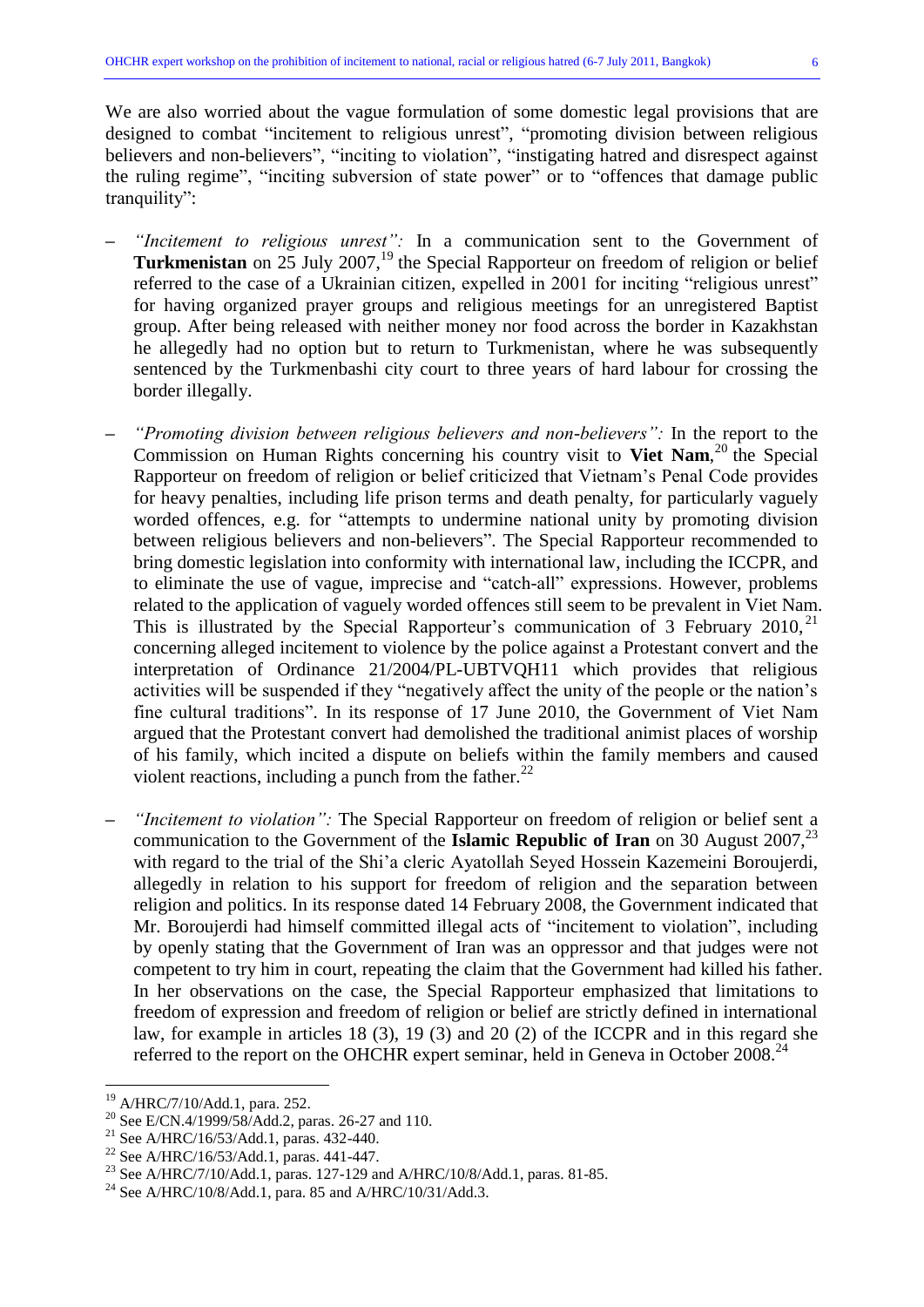- **–** *"Instigating hatred and disrespect against the ruling regime"*: In an urgent appeal sent to the Government of **Bahrain** on 19 February 2009,<sup>25</sup> the Special Rapporteur on freedom of expression and the Special Rapporteur on the situation of human rights defenders referred to the prosecution of a representative of the non-governmental organization Front Line, who had delivered a speech denouncing instances of corruption and discrimination in Bahrain and calling for resistance to human rights violations by peaceful means and civil disobedience. Concern was expressed that the charges against him, including for "publicly instigating hatred and disrespect against the ruling regime", may be related to his legitimate activities defending human rights, particularly his defense of freedom of expression in Bahrain. In its reply of 1 April 2010,<sup>26</sup> the Government of Bahrain argued that the NGO representative had made a number of untrue and inflammatory allegations against the government and against members of the ruling family with the purpose of inciting hatred. While acknowledging that he "evidently attempted to choose his words carefully (doubtless for international consumption), to give the impression that he was advocating "peaceful resistance'," the Government of Bahrain indicated that it was "abundantly clear from the timing, tone and content of his remarks that his intention was to defame the government and individuals within it, and to incite and promote violence against the government, its employees and property."
- **–** *"Inciting subversion of state power":* Several communications sent recently to the **People's Republic of China<sup>27</sup>** relate to the application of article 105 (2) of the Penal Code, which prohibits "inciting subversion of state power". The Special Rapporteur on freedom of expression voiced his concerns that the Government of China continues to charge and imprison human rights defenders and bloggers on the basis of article 105 (2) of the Penal Code, which carries a sentence of up to five years of imprisonment, or more in case of severe crimes. The Special Rapporteur reiterated his concern regarding the vagueness of the broad prohibition of "subversion of state power" and underscored that any limitation imposed on the right to freedom of expression sought to be justified on the ground of national security is not legitimate unless the Government can demonstrate that: (a) the expression is intended to incite imminent violence; (b) it is likely to incite such violence; and (c) there is a direct and immediate connection between the expression and the likelihood or occurrence of such violence.<sup>28</sup> Any restriction sought to be justified on the ground of national security is not legitimate if its genuine purpose or demonstrable effect is to protect interests unrelated to national security, including, for example, to protect Government from embarrassment or exposure of wrongdoing, or to conceal information about the functioning of its public institutions, or to entrench a particular ideology or to suppress industrial unrest.
- **–** *"Incitement to offences that damage public tranquility":* In joint urgent appeals and a press release on **Myanmar**, <sup>29</sup> the Special Rapporteur on freedom expression and the Special Rapporteur on freedom of religion or belief raised the cases of detained leaders of the peaceful protests held in August and September 2007. Some were charged for incitement to offences that damage "public tranquility" or for attempting to incite civil unrest by placing

<sup>25</sup> See A/HRC/14/23/Add.1, paras. 98-102.

<sup>&</sup>lt;sup>26</sup> See A/HRC/14/23/Add.1, paras. 103-111.

<sup>&</sup>lt;sup>27</sup> See A/HRC/17/27/Add.1, paras. 427, 446, 450, 480, 543, 544, 547, 557, 573 and 584.

<sup>28</sup> See Principle 6 of the *Johannesburg Principles on National Security, Freedom of Expression and Access to Information* (E/CN.4/1996/39, Annex).

<sup>&</sup>lt;sup>29</sup> See A/HRC/7/10/Add.1, paras. 186-189; A/HRC/10/8/Add.1, paras. 150-157; and joint press release of 18 November 2008 [\(http://www.ohchr.org/EN/NewsEvents/Pages/DisplayNews.aspx?NewsID=8894&LangID=E\)](http://www.ohchr.org/EN/NewsEvents/Pages/DisplayNews.aspx?NewsID=8894&LangID=E).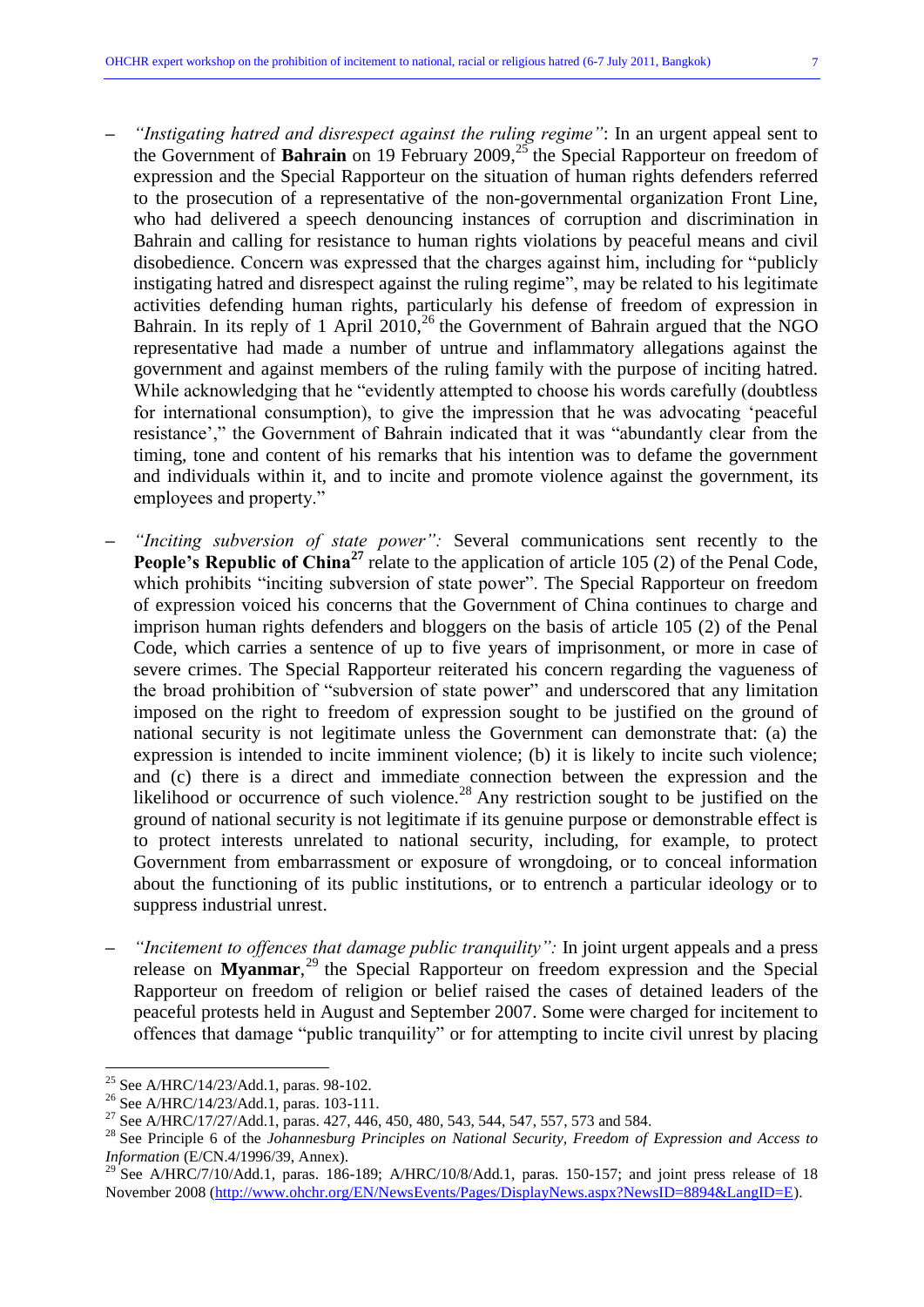a poster with anti-government slogans at a public place. The Special Rapporteurs voiced their concerns that the closed-door hearings were held inside prisons by courts which lack independence and impartiality; three of the defence lawyers had been sentenced to several months of imprisonment for contempt of court, after they transmitted their clients' complaints of unfair trials. In November 2008, a dozen detainees, including several women, were each given 65-year prison sentences. The Special Rapporteurs strongly urged the Myanmar authorities to cease harassing and arresting individuals for peacefully exercising their internationally recognized human rights. Furthermore, the Special Rapporteurs called on the authorities to undertake a comprehensive review of national legislation to ensure its compliance with international human rights standards, to release political prisoners of conscience and to reform the armed forces and the judicial system.

In addition, we have repeatedly criticized the discriminatory application of domestic *anti-blasphemy laws* and their adverse consequences, either directly or indirectly, especially for members of religious minorities:

- **–** For example, an urgent appeal sent to the Government of **Pakistan** on 27 July 2010, 30 concerned the killing of two Christian brothers in Faisalabad. They had been arrested in Faisalabad on 2 July 2010, on charges of having written a pamphlet with derogatory remarks in respect of the Prophet Mohammad, which pursuant to section 295-C of Pakistan"s Penal Code is punishable with death or imprisonment for life. On 7 July 2010, during a procession in Warispura, local Muslim residents chanted threatening slogans against Christians, calling for the hanging of the two brothers. At a public meeting on 11 July 2010, Muslim leaders from various political parties allegedly reiterated death threats against the brothers and announced that a set of gallows had been set up in the centre of Faisalabad, in preparation for the hanging of blasphemous Christians. On 19 July 2010, the brothers were taken to their hearing at the sessions court in Faisalabad city, however, when leaving the court under police custody they were killed by two unidentified gunmen who managed to escape despite the presence of a number of police officers. The late Federal Minister for Minority Affairs of Pakistan<sup>31</sup> reportedly said he suspected that the two brothers had been falsely accused of blasphemy by people with a grudge against them.
- **–** Further urgent appeals sent to **Pakistan** on 22 November 2010 and 24 January 2011, <sup>32</sup> took up the case of a Christian woman, who had been sentenced to death on blasphemy charges under section 295-C of Pakistan"s Penal Code by the Sheikhupura district and sessions court. Reportedly, in June 2009, a group of Muslim women from the village of Ittanwali had claimed that the water the Christian woman served was "unclean". When the Christian woman maintained that her religion was as good as any and refused to convert to Islam, a mob led by a local Muslim religious leader reportedly tried to attack her and she was taken by the police into so-called "protective custody". Subsequently, she spent more than a year as an under-trial prisoner on blasphemy charges at Sheikhupura District Jail. In this context, the Special Rapporteurs stressed the risk that efforts to combat blasphemy may be manipulated for purposes contrary to human rights and that any blasphemy legislation should not be used to censure all inter-religious and intra-religious criticism.<sup>33</sup> They also recommended a review of the Penal Code, reiterating that a useful alternative to blasphemy

 $\overline{a}$ 

<sup>32</sup> See A/HRC/16/53/Add.1, paras. 326-335 and A/HRC/17/27/Add.1, paras. 1741-1757.

 $30$  See A/HRC/16/53/Add.1, paras. 300-314.

<sup>&</sup>lt;sup>31</sup> See also the joint press release of 2 March 2011, in which four Special Procedures mandate-holders expressed their outrage and condemned the ambush and killing of the Minister for Minority Affairs of Pakistan, Mr. Shahbaz Bhatti [\(http://www.ohchr.org/en/NewsEvents/Pages/DisplayNews.aspx?NewsID=10786&LangID=E\)](http://www.ohchr.org/en/NewsEvents/Pages/DisplayNews.aspx?NewsID=10786&LangID=E).

<sup>33</sup> See E/CN.4/2000/65, para. 111; A/HRC/16/53/Add.1, para. 334; and A/HRC/17/27/Add.1, para. 1759.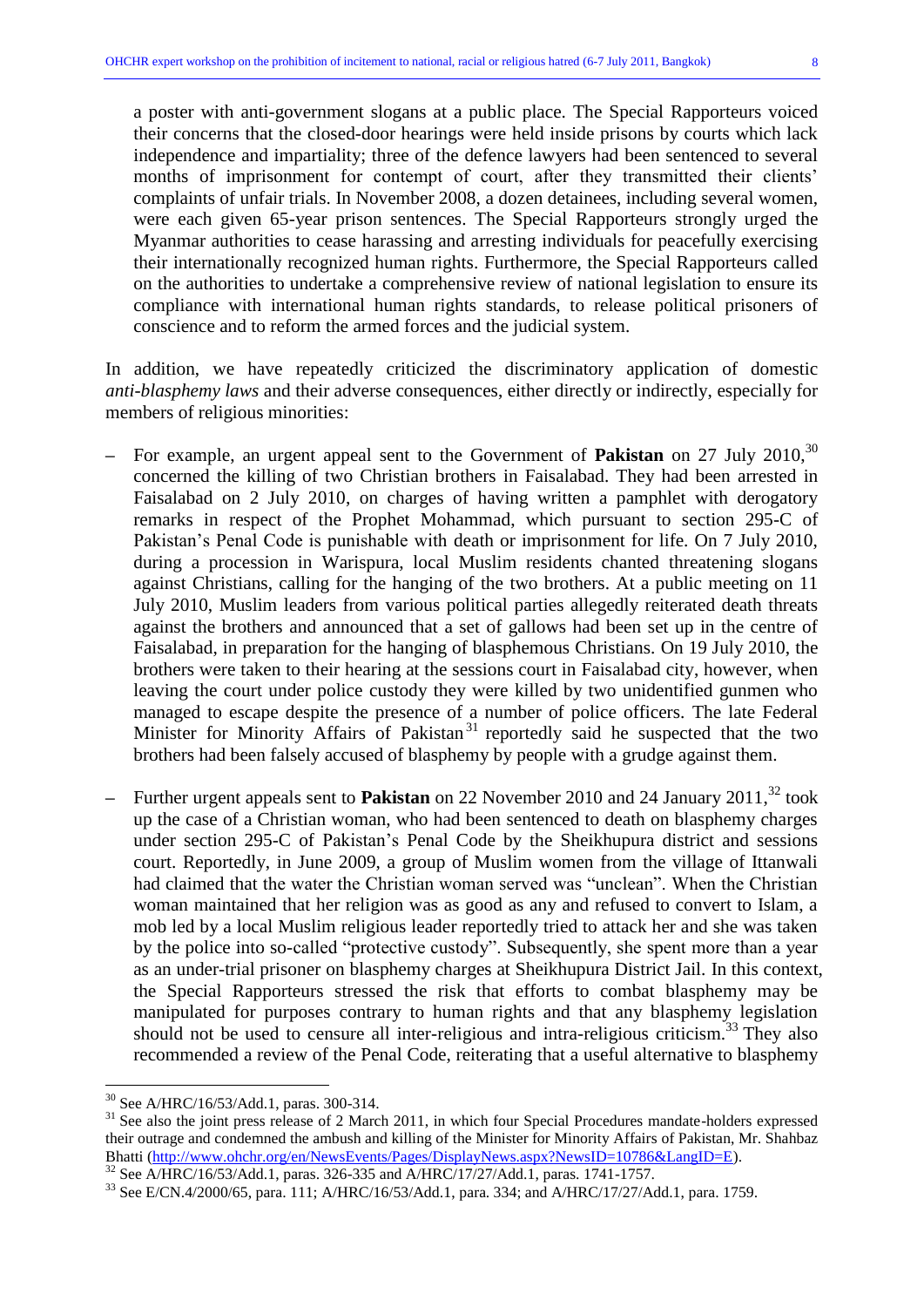laws is to fully implement the protection of individuals against advocacy of national, racial or religious hatred that constitutes incitement to discrimination, hostility or violence.<sup>34</sup>

– In the report to the  $65<sup>th</sup>$  session of the General Assembly,<sup>35</sup> the Special Rapporteur on freedom of religion or belief called on States to focusing their attention on the protection of believers and non-believers against discrimination and violence, rather than trying to shield religions *per se* against criticism or ridicule. The Special Rapporteur noted, however, that in some countries there still appears to be resistance to abandoning the criminalization of blasphemy or to repealing discriminatory provisions that purport to combat "defamation of religions". On 19 April 2010, for example, the Constitutional Court of **Indonesia** upheld the country"s anti-blasphemy law (No. 1/PNPS/1965), which imposes criminal penalties of up to five years" imprisonment on individuals who deviate from the basic teachings of the official religions. The Special Rapporteur also sent urgent appeals on 21 April and 12 June 2008, <sup>36</sup> with regard to the situation of the Ahmadiyya community in Indonesia. The Special Rapporteur criticized the Government's argument in its reply letter of 27 June 2008, according to which the Government "appeals to the Ahmadiyya followers to return to the Islamic mainstream religion". In this regard, the Special Rapporteur reiterated that, apart from the legal courses available against harmful activities, "it is not the business of the State or any other group or community to act as the guardian of people"s consciences and encourage, impose or censure any religious belief or conviction."<sup>37</sup>

#### **3. Policies**

We would like to briefly refer to some policies and civil society initiatives conducive to effectively prohibit and prevent advocacy of national, racial or religious hatred that constitutes incitement to discrimination, hostility or violence.

In the Human Rights Council report on **India**, <sup>38</sup> the Special Rapporteur on freedom of religion or belief acknowledged the Prime Minister"s *New 15 Point Programme for Welfare of Minorities*, which unequivocally states that the prevention and control of communal riots is a basic duty of the State. This programme, as adopted by the cabinet of the central government on 22 June 2006, notes that minority communities have suffered loss of lives and property on account of communal violence in the past decades and that the welfare of minority communities is inextricably linked with the effectiveness of measures adopted to address this issue. It furthermore emphasizes that district and police officials of the highest known efficiency, impartiality and secular record must be posted in areas which have been identified as communally sensitive and riot prone (point 13). With regard to prosecution for communal offences, the programme indicates that special courts or courts specifically earmarked to try communal offences should be set up so that offenders are brought to justice speedily (point 14). Finally, the programme states that victims of communal riots should be given immediate relief and provided prompt and adequate financial assistance for their rehabilitation (point 15). The Special Rapporteur lauded the Prime Minister's *New 15 Point Programme for Welfare of Minorities* as well as various reports on religious minorities, for example the reports issued by the committees headed by Justice Rajinder Sachar in 2006 and by Justice Renganath Misra in 2007. Such committees mandated by the Government are good examples of mechanisms put in place to analyse the situation and put forward recommendations for Government action.

<sup>&</sup>lt;sup>34</sup> See A/62/280, para. 76; A/HRC/16/53/Add.1, para. 334 and A/HRC/17/27/Add.1, para. 1759.

<sup>35</sup> See A/65/207, para. 44.

<sup>36</sup> See A/HRC/10/8/Add.1, paras. 55-68.

<sup>37</sup> See E/CN.4/1997/91, para. 99; A/HRC/4/21, para. 46; and A/HRC/10/8/Add.1, para. 68.

<sup>38</sup> See A/HRC/10/8/Add.3, paras. 41 and 60-61.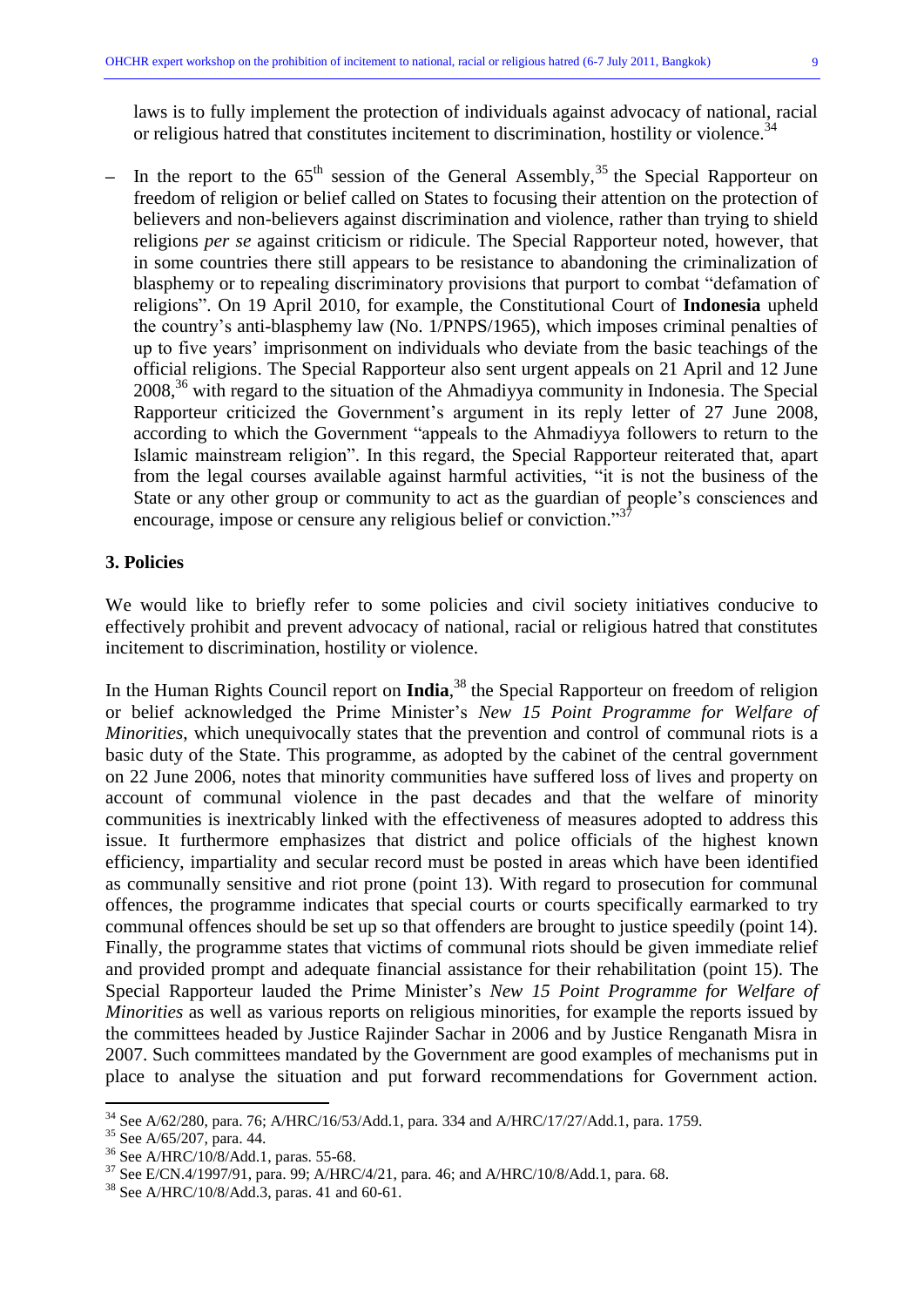Concrete follow-up to such recommendations both at the national and at the state levels seems vital in order to address the problems identified in these reports. The Special Rapporteur also highlighted the importance of applying a gender perspective and having an adequate representation of women in national minority or human rights commissions, since the Special Rapporteur had noted that women"s groups across religious lines had been the most active and effective human rights advocates in situations of communal tension in India.

In the Human Rights Council report on **Lao People's Democratic Republic**, <sup>39</sup> the Special Rapporteur on freedom of religion or belief noted with interest that the Government has adopted a Legal Sector Master Plan which, inter alia, calls for the implementation of a research project on customary justice practices by collecting local and customary rules especially among minority ethnic people. Research is currently being implemented by the Ministry of Justice and the United Nations Development Programme, which may ultimately lead to a better understanding of customary legal practices and improved access to justice for villagers living in remote areas. The Special Rapporteur emphasized that it should also promote the application of international human rights standards, including on freedom of religion or belief as enshrined in the International Covenant on Civil and Political Rights.

During his mission to the **United Arab Emirates**, <sup>40</sup> the Special Rapporteur on racism was particularly impressed by the human rights strategy designed by the Dubai Community Authority Development, which is responsible for setting up and developing frameworks for social development in Dubai. This governmental institution, which aims at reaching out to all individuals within the society, including non-nationals residing in Dubai, will most probably help raise awareness about human rights and instill a human rights culture in Dubai. Therefore, the Special Rapporteur expressed his hopes that such a local institution could be turned in the near future into a full-fledged and Paris Principles-compatible national human rights institution covering all seven Emirates with an oversight mandate, including the monitoring of racism, racial discrimination, xenophobia and related intolerance.

The Special Rapporteur on freedom of religion or belief has in several country mission reports<sup>41</sup> referred to promising approaches of **inter-faith and intra-faith dialogue** on various levels and has encouraged that such concrete initiatives, especially at the grass-roots level, should be fostered and encouraged in order to bridge the divides along religious lines. According to the Special Rapporteur, interfaith dialogue, ideally including members of civil society and women, might prevent misunderstandings and help defuse tensions and promote tolerance as well as mutual understanding.

We would also like to refer to the **Musawah Framework for Action**, which provides a conceptual framework for Musawah, a global movement for equality and justice in the Muslim family. The Musawah Framework for Action has been developed by a core group of Muslim activists and scholars, coordinated by Sisters in Islam (Malaysia), comprising a twelve-member planning committee from eleven countries. The Musawah Framework for Action, inter alia, states: "We, as women and men who embrace the Islamic and universal values of equality and justice, call for a renewal of these values within the Muslim family. We urge our governments and political leaders, international institutions, religious leaders, and our sisters and brothers to come together to ensure that our family laws and practices uphold these values."<sup>42</sup>

<sup>39</sup> See A/HRC/13/40/Add.4, para. 71.

<sup>40</sup> See A/HRC/14/43/Add.3, para. 23.

<sup>41</sup> See A/HRC/7/10/Add.2, para. 62; A/HRC/10/8/Add.2, paras. 73 and 85; and A/HRC/13/40/Add.4, para. 63.

<sup>42</sup> See [http://www.musawah.org/docs/framework/Musawah-Framework-EN.pdf.](http://www.musawah.org/docs/framework/Musawah-Framework-EN.pdf)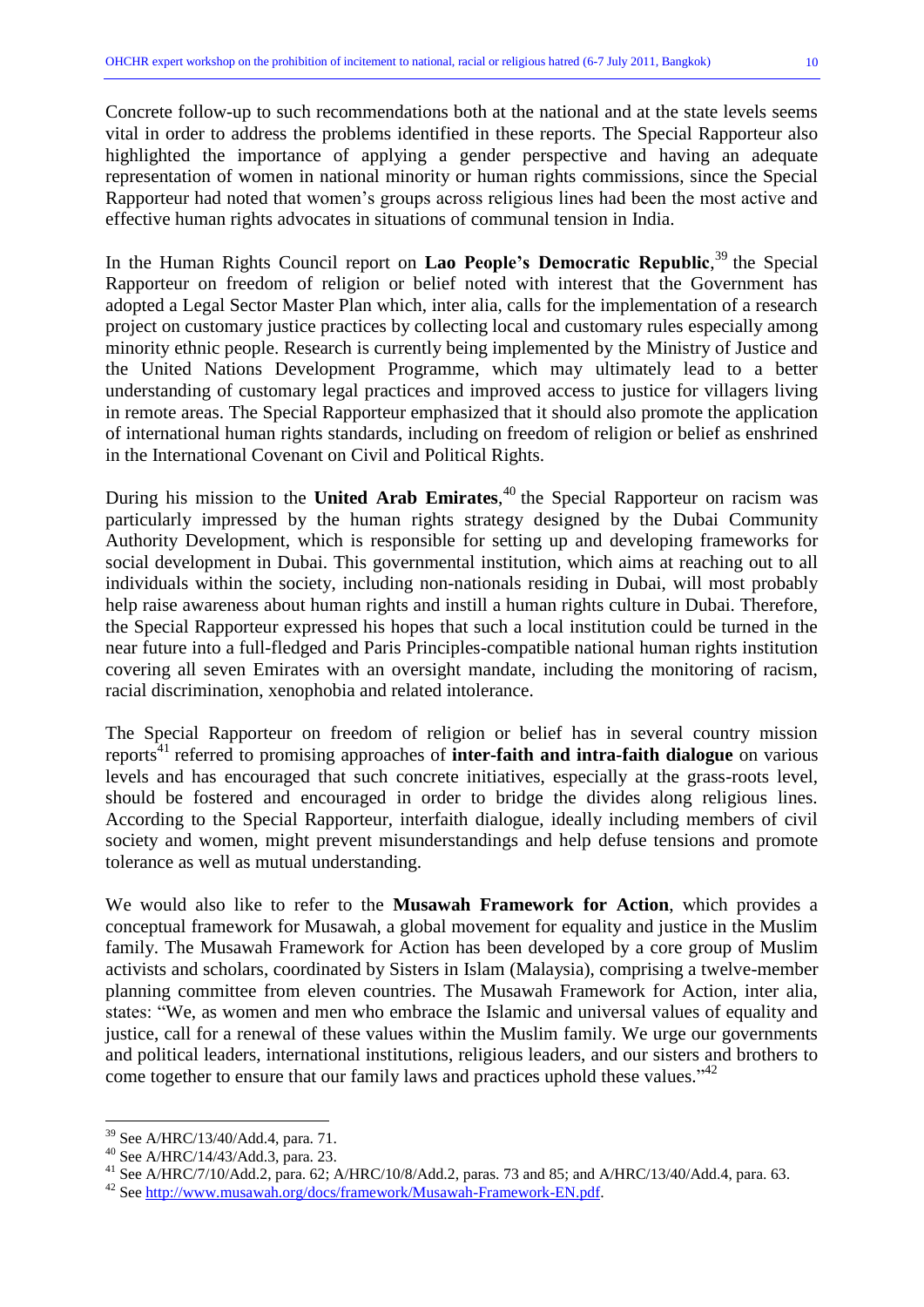Johannesburg Principles refer to issues of incitement in the following provisions:

# *"Principle 2: Legitimate National Security Interest*

(a) A restriction sought to be justified on the ground of national security is not legitimate unless its genuine purpose and demonstrable effect is to protect a country"s existence or its territorial integrity against the use or threat of force, or its capacity to respond to the use or threat of force, whether from an external source, such as a military threat, or an internal source, such as incitement to violent overthrow of the government.  $[...]$ 

Commission on Human Rights in annual resolutions on freedom of expression since 1996. The

## *Principle 6: Expression That May Threaten National Security*

Subject to Principles 15 and 16, expression may be punished as a threat to national security only if a government can demonstrate that:

(a) the expression is intended to incite imminent violence;

(b) it is likely to incite such violence; and

(c) there is a direct and immediate connection between the expression and the likelihood or occurrence of such violence.

## *Principle 7: Protected Expression*

(a) Subject to Principles 15 and 16, the peaceful exercise of the right to freedom of expression shall not be considered a threat to national security or subjected to any restrictions or penalties. Expression which shall not constitute a threat to national security includes, but is not limited to, expression that:

(i) advocates non-violent change of government policy or the government itself;

(ii) constitutes criticism of, or insult to, the nation, the state or its symbols, the government, its agencies, or public officials, or a foreign nation, state or its symbols, government, agencies or public officials;

(iii) constitutes objection, or advocacy of objection, on grounds of religion, conscience or belief, to military conscription or service, a particular conflict, or the threat or use of force to settle international disputes;

(iv) is directed at communicating information about alleged violations of international human rights standards or international humanitarian law.

(b) No one may be punished for criticizing or insulting the nation, the state or its symbols, the government, its agencies, or public officials, or a foreign nation, state or its symbols, government, agency or public official unless the criticism or insult was intended and likely to incite imminent violence."

The **Camden Principles on Freedom of Expression and Equality<sup>44</sup>, prepared in 2009,** represent a progressive interpretation of international law and standards, accepted State practice (as reflected, inter alia, in national laws and the judgments of national courts), and the general principles of law recognized by the community of nations. The Camden Principles also address the issue of incitement to hatred and in this context Principle 12 provides the following:

"12.1. All States should adopt legislation prohibiting any advocacy of national, racial or religious hatred that constitutes incitement to discrimination, hostility or violence (hate speech). National legal systems should make it clear, either explicitly or through authoritative interpretation, that:

<sup>43</sup> See E/CN.4/1996/39, Annex.

<sup>44</sup> See [http://www.article19.org/advocacy/campaigns/camden-principles.](http://www.article19.org/advocacy/campaigns/camden-principles)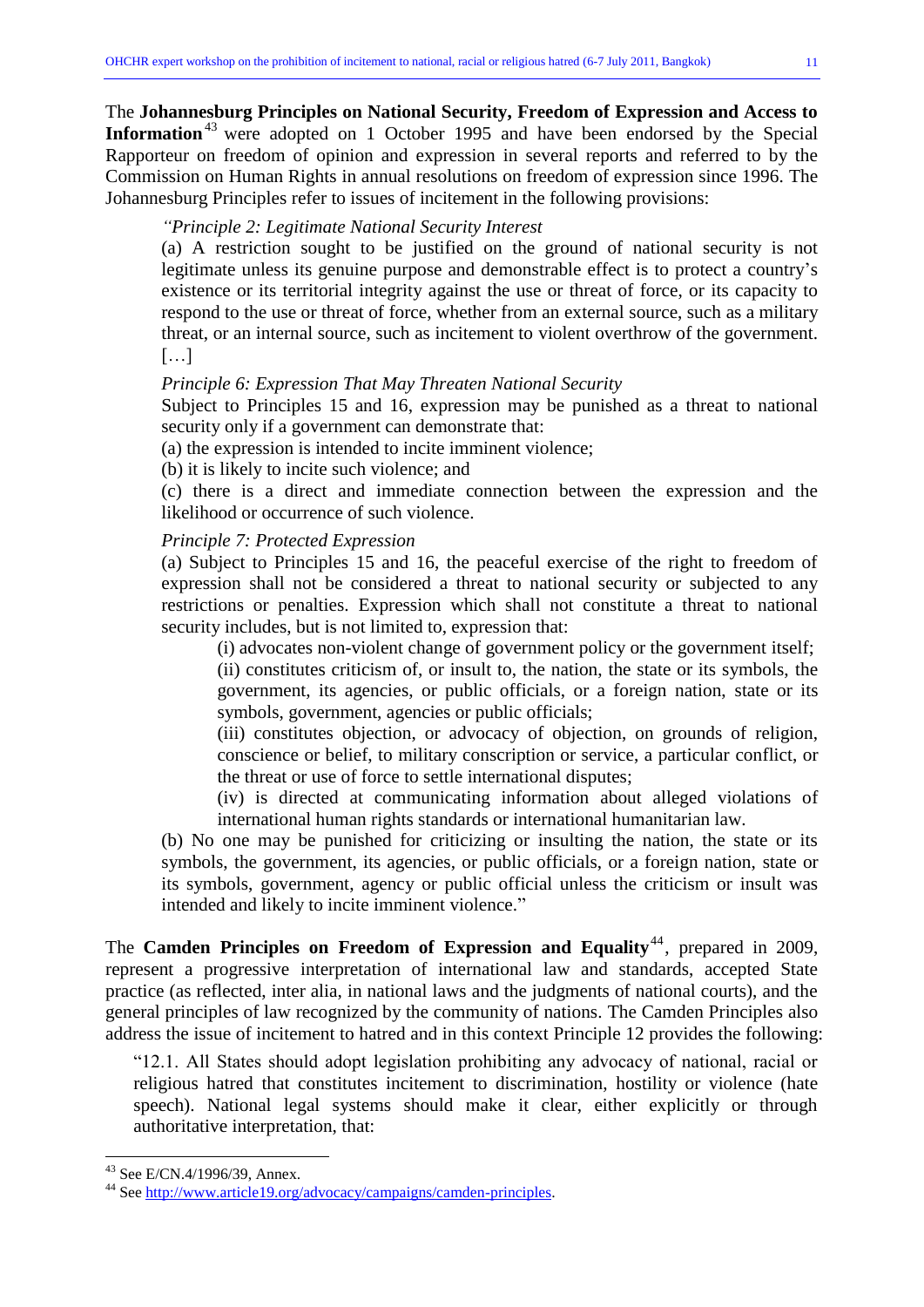i. The terms 'hatred' and 'hostility' refer to intense and irrational emotions of opprobrium, enmity and detestation towards the target group.

ii. The term "advocacy" is to be understood as requiring an intention to promote hatred publicly towards the target group.

iii. The term 'incitement' refers to statements about national, racial or religious groups which create an imminent risk of discrimination, hostility or violence against persons belonging to those groups.

iv. The promotion, by different communities, of a positive sense of group identity does not constitute hate speech.

12.2. States should prohibit the condoning or denying of crimes of genocide, crimes against humanity and war crimes, but only where such statements constitute hate speech as defined by Principle 12.1.

12.3. States should not prohibit criticism directed at, or debate about, particular ideas, beliefs or ideologies, or religions or religious institutions, unless such expression constitutes hate speech as defined by Principle 12.1.

12.4. States should ensure that persons who have suffered actual damages as a result of hate speech as defined by Principle 12.1 have a right to an effective remedy, including a civil remedy for damages.

12.5. States should review their legal framework to ensure that any hate speech regulations conform to the above."

We also note the positive development of the adoption, without a vote, by the **Human Rights Council** of resolution 16/18, entitled "Combating intolerance, negative stereotyping and stigmatization of, and discrimination, incitement to violence, and violence against persons based on religion or belief".<sup>45</sup> In this resolution, the Human Rights Council "condemns any advocacy of religious hatred that constitutes incitement to discrimination, hostility or violence, whether it involves the use of print, audio-visual or electronic media or any other means" (operative paragraph 3). It also "recognizes that the open public debate of ideas, as well as interfaith and intercultural dialogue at the local, national and international levels can be among the best protections against religious intolerance, and can play a positive role in strengthening democracy and combating religious hatred, and convinced that a continuing dialogue on these issues can help overcome existing misperceptions" (operative paragraph 4). Furthermore, the resolution notes the speech given by the Secretary-General of the Organization of the Islamic Conference, Ekmeleddin İhsanoğlu, at the 15<sup>th</sup> session of the Human Rights Council and draws on his call on States to take several actions to foster a domestic environment of religious tolerance, peace and respect (operative paragraph 5 (a) to (h)). Finally, the Human Rights Council "calls for strengthened international efforts to foster a global dialogue for the promotion of a culture of tolerance and peace at all levels, based on respect for human rights and diversity of religions and beliefs, and decides to convene a panel discussion on this issue at its seventeenth session within existing resources" (operative paragraph 9). We very much appreciate that the Human Rights Council has – after years of debate – ultimately found a way to unanimously address these worrying phenomena without referring to concepts or notions that would undermine international human rights law. In this context we would like to emphasize the principle that individuals rather than religions *per se* are the rights-holders.

<sup>45</sup> See A/HRC/RES/16/18, adopted on 24 March 2011.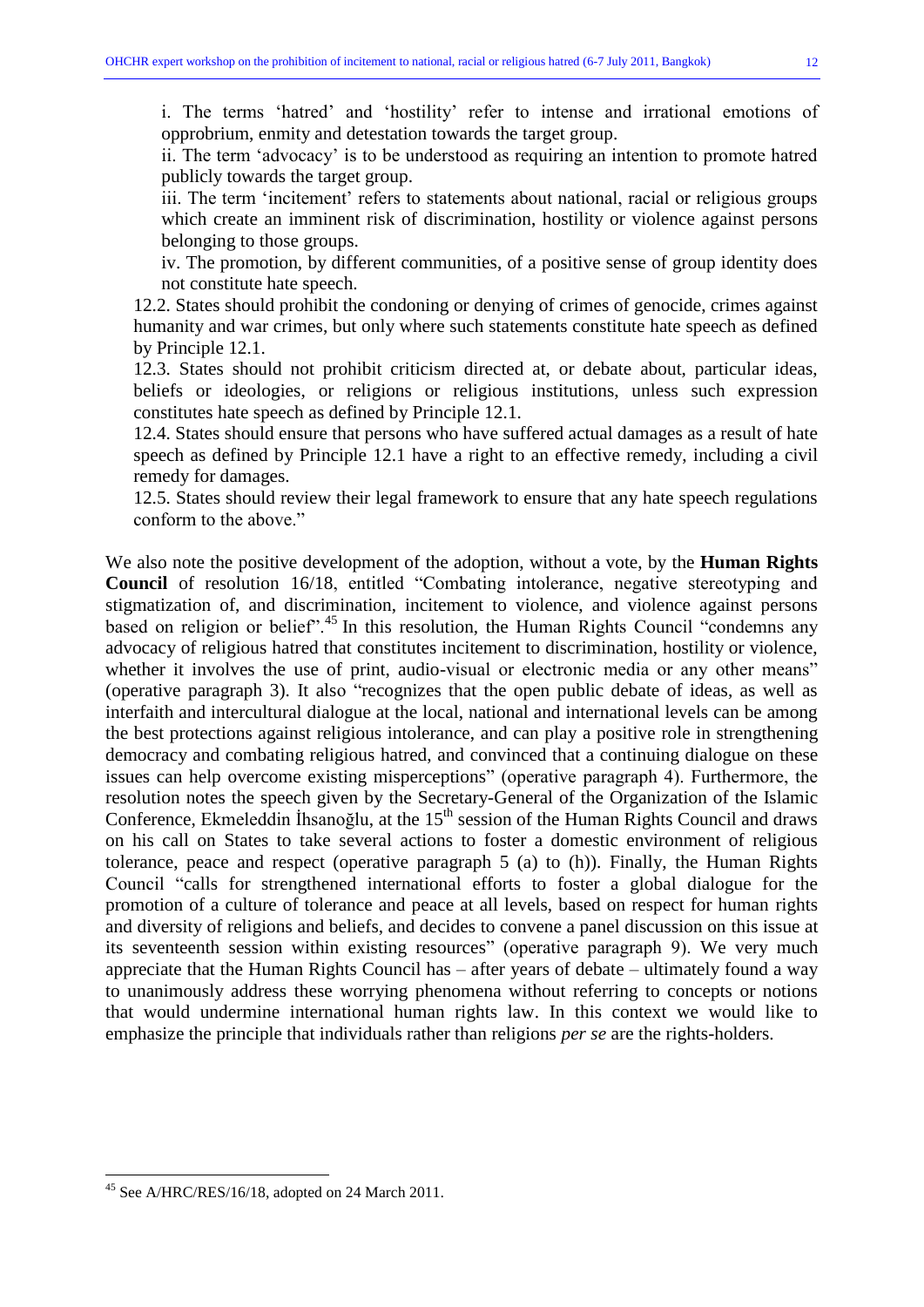### **III. Concluding remarks**

We have repeated on a number of occasions that all human rights are universal, indivisible and interdependent and interrelated. Nowhere is this interdependence more obvious than in the discussion of freedom of expression and incitement to national, racial or religious hatred.

The right to freedom of expression constitutes an essential aspect of the right to freedom of religion or belief and therefore needs to be adequately protected in domestic legislation. Freedom of expression is essential to creating an environment in which a critical discussion about religion can be held. For freedom of thought, conscience and religion to be fully realized, robust examination and criticism of religious doctrines and practices – even in a robust manner – must also be allowed. In recent years, there have been challenges with regard to the dissemination of expressions which offend certain believers. This is not a new phenomenon and historically has concerned countries in all regions of the world and various religions and beliefs. The events of 11 September 2001, have exacerbated tensions in inter-community relations. In that context, a clear distinction should be made between three types of expression:

- **–** expressions that constitute a criminal offence;
- **–** expressions that are not criminally punishable but may justify a civil suit; and
- **–** expressions that do not give rise to criminal or civil sanctions but still raise a concern in terms of tolerance, civility and respect for the religion or beliefs of others.

Notwithstanding this, we would like to strongly emphasize that freedom of expression and the demands of a pluralist, tolerant, broad-minded and democratic society need to be taken into consideration in all cases being examined. Freedom of expression has to be understood in the positive sense and is one of the essential foundations of a democratic and pluralistic society. We also have to generate, with the exercise of this freedom, an atmosphere of respect and understanding between peoples, cultures and religions.

We have to guarantee freedom of expression equally for all as a form to combat racism and discrimination. The Durban Review Conference Outcome Document reaffirms the positive role that the exercise of the right to freedom of opinion and expression, and the full respect for the freedom to seek, receive and impart information, can play in combating racism, racial discrimination, xenophobia and related intolerance, in line with relevant provisions of international human rights law, instruments, norms and standards.

Whereas the debate concerning the dissemination of expressions which may offend certain believers has throughout the last twelve years evolved around the notion of "defamation of religions", we welcome the fact that the debate seems to be shifting to the concept of "incitement to national, racial or religious hatred", sometimes also referred to as "hate speech".

Indeed, the difficulties in providing an objective definition of the term "defamation of religions" at the international level make the whole concept open to abuse through excessive application or loose interpretation. At the national level, domestic blasphemy laws can prove counter-productive, since this could result in the de facto censure of all inter-religious and intra-religious criticism. Many of these laws afford different levels of protection to different religions and have often proved to be applied in a discriminatory manner. There are numerous examples of persecution of religious minorities or dissenters, but also of atheists and nontheists, as a result of legislation on religious offences or overzealous application of laws that use a *prima facie* neutral language. Moreover, the right to freedom of religion or belief, as enshrined in relevant international legal standards, does not include the right to have a religion or a belief that is free from criticism or ridicule.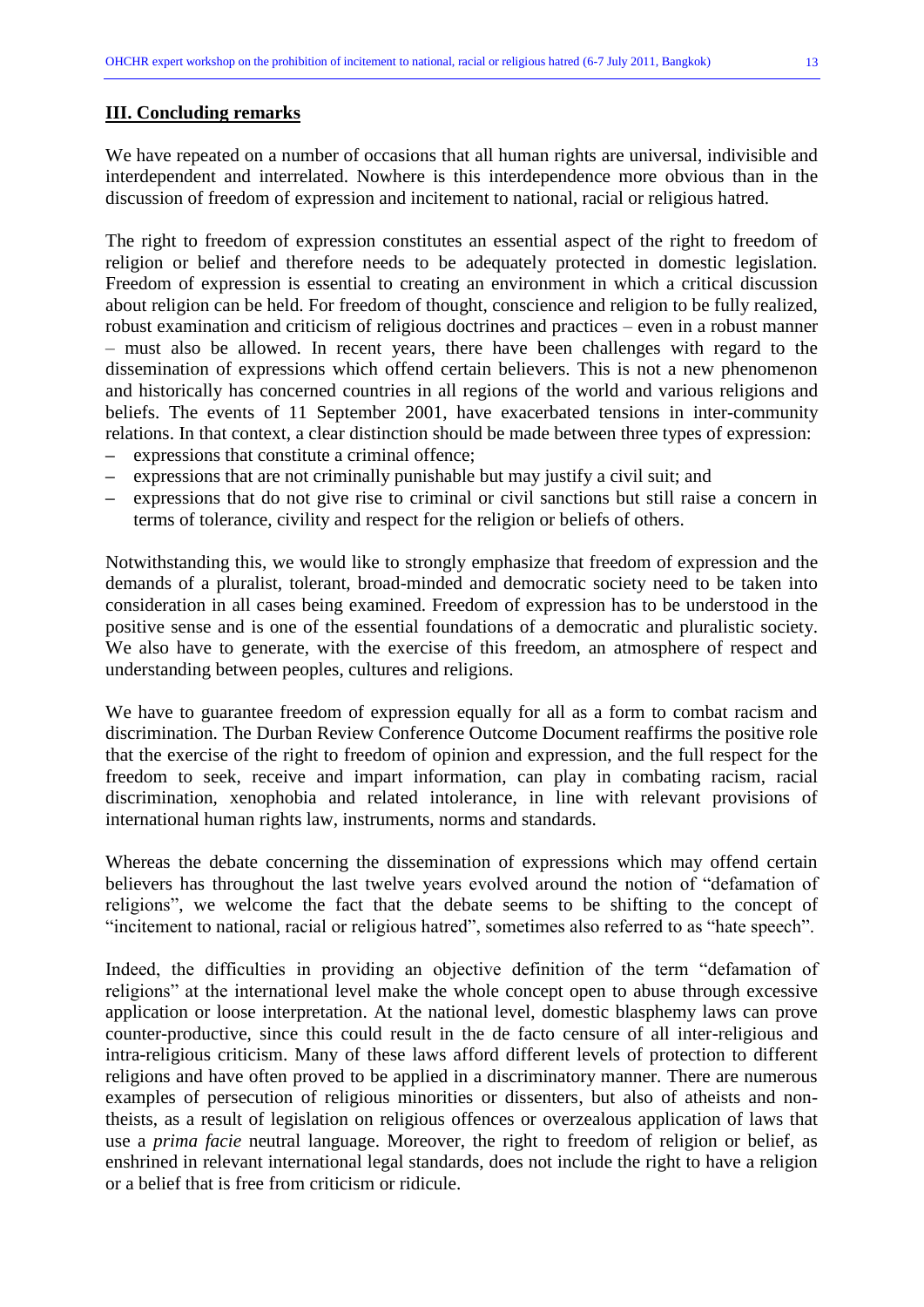Whereas some have argued that "defamation of religions" could be equated to racism, we would like to caution against confusion between a racist statement and an act of "defamation of religion". We fully concur with the affirmation in the preamble of the International Convention on the Elimination of All Forms of Racial Discrimination that "any doctrine of superiority based on racial differentiation is scientifically false, morally condemnable, socially unjust and dangerous". However, invoking a direct analogy between concepts of race or ethnicity on the one hand and religion or belief on the other hand may lead to problematic consequences. Religious adherence, membership or identity can be the result of personal choices the possibility of which constitutes an essential component of the human right to freedom of religion or belief. For this reason, freedom of religion or belief also covers the rights to search for meaning by comparing different religions or belief systems, to exchange personal views on questions of religion or belief, and to exercise public criticism in such matters. For this reason the criteria for defining religious hatred may differ from those defining racial hatred. The difficult question of what precisely constitutes religious hatred, at any rate, cannot be answered by simply applying definitions found in the area of racial hatred.

It is necessary to anchor the debate on these issues in the relevant existing international legal framework, provided for by the ICCPR. Whereas the ICCPR provides for freedom of expression, it also clearly defines limitations to it, e.g. in articles 19 and 20. Furthermore, article 20 (2) of the ICCPR requires States to prohibit expressions if they amount to advocacy of national, racial or religious hatred that constitutes incitement to discrimination, hostility and violence. We would like to underline that any measure to implement article 20 of the ICCPR will have to withstand the clear test that article 19 (3) imposes for restrictions on freedom of expression.

Defining which acts might trigger article 20 (2) of the ICCPR remains difficult. What does "advocacy" mean? Who is targeted by the advocacy of hatred? What constitutes incitement to violence, hostility or discrimination? Where do we draw the line between criticism – even if deemed offensive – and hate speech? From a legal perspective, each set of facts is particular and can only be assessed and adjudicated, whether by a judge or another impartial body, according to its own circumstances and taking into account the specific context. An independent judiciary and respect for the rules of due process are therefore essential preconditions when prohibiting certain forms of expression.

Defining which expressions may fall under the categories of incitement to commit *genocide, violence* or *discrimination* may be an easier task than to determine which expressions amount to incitement to *hostility.* In the case of genocide, statements inciting violence are more evident to assess. The example of Radio Mille Collines in Rwanda with its calls for Hutus to "kill the cockroaches [Tutsis]" is a case of advocacy of racial hatred which constitutes incitement to violence. Let us never forget our duty to act swiftly when confronted with such cases and to heed early-warning signs. There is much we can learn from the relevant international criminal tribunals or courts which have addressed these difficult issues in a number of leading cases.

The notion of incitement to *hostility* may, however, be more prone to subjective approaches, very much dependent upon the perspective taken. Indeed, the alleged perpetrator of hate speech, the alleged victim, the average person on the street or a judge, may come up with completely different definitions of what constitutes – or not – incitement to hostility. We should bear in mind that whoever interprets the concept of hostility, there always remains a risk of subjectivity. As elaborated above, the criteria for defining religious hatred or hostility cannot be simply deduced from the criteria applicable to racial hatred or hostility. It is at least